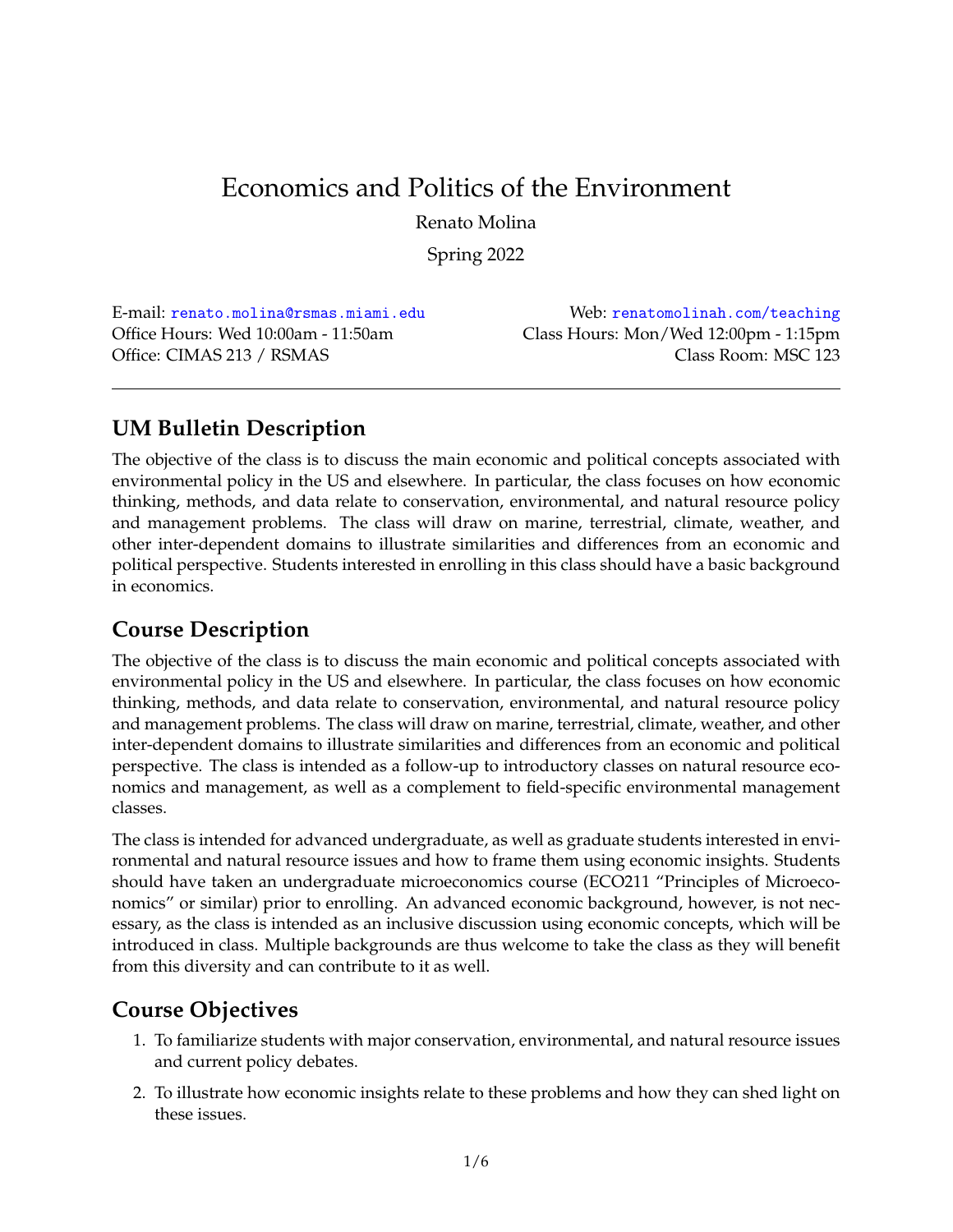3. To encourage students to think critically, acknowledging pros and cons of economic concepts, in public policy debates on conservation, environmental, and natural resource issues. # Readings

## **Required**

Goodstein, Eban S and Stephen Polasky (2020). *Economics and the Environment*. John Wiley & Sons.

## **Optional**

Charles, Kolstad and others (2000). *Environmental Economics*. 2nd. Oxford University Press, Oxford, UK.

Berck, Peter and Gloria E Helfand (2011). *The economics of the environment*. Pearson Addison-Wesley.

Boardman, Anthony E, David H Greenberg, Aidan R Vining, and David L Weimer (2017). *Costbenefit analysis: concepts and practice*. Cambridge University Press.

# **Course Policies**

## **Grading Policy**

- Class participation (**10%**)
- 4 Assignments (**5%** each)
- 2 Policy briefs (**20%** each)
- Final presentation (**30%**)

The class will mix material from the required reading, peer-reviewed publications, and press articles that cover topics related to conservation, environmental, and natural resource management. Throughout lectures, the class will discuss a press article or a student's question that is relevant for the topic of the lecture. Students are expected to come to class prepared to engage in discussion of the material.

The class participation grade depends on the quality of individual contributions to class discussion. Students should ask good and thoughtful questions, but should also be able to supply insightful comments throughout the semester. Students will receive a single grade for class participation based the contributions over the entire semester.

Four assignments will be posted throughout the semester. All of the assignments are in the form of a critical group reading covering a specific conservation, environmental, or natural resource policy or management issue and the use of economic and political concepts to discuss policy choices for addressing the issue. The deliverable, excluding references, will be in the form of a 800-1000 word report. Students are expected to produce high quality, polished, and professional work. Late work will not be graded, unless an exception has been granted prior to the due date.

Students will also write two Policy Briefs during the semester. Each Policy Brief will focus on a specific conservation, environmental, or natural resource policy or management issue of the student's choice. The first Policy Brief will be centered around the identification of an issue, the incentives behind it, and the challenges associated with the problem. The second Policy Brief will focus on potential solutions to the previously identified problem based on the best available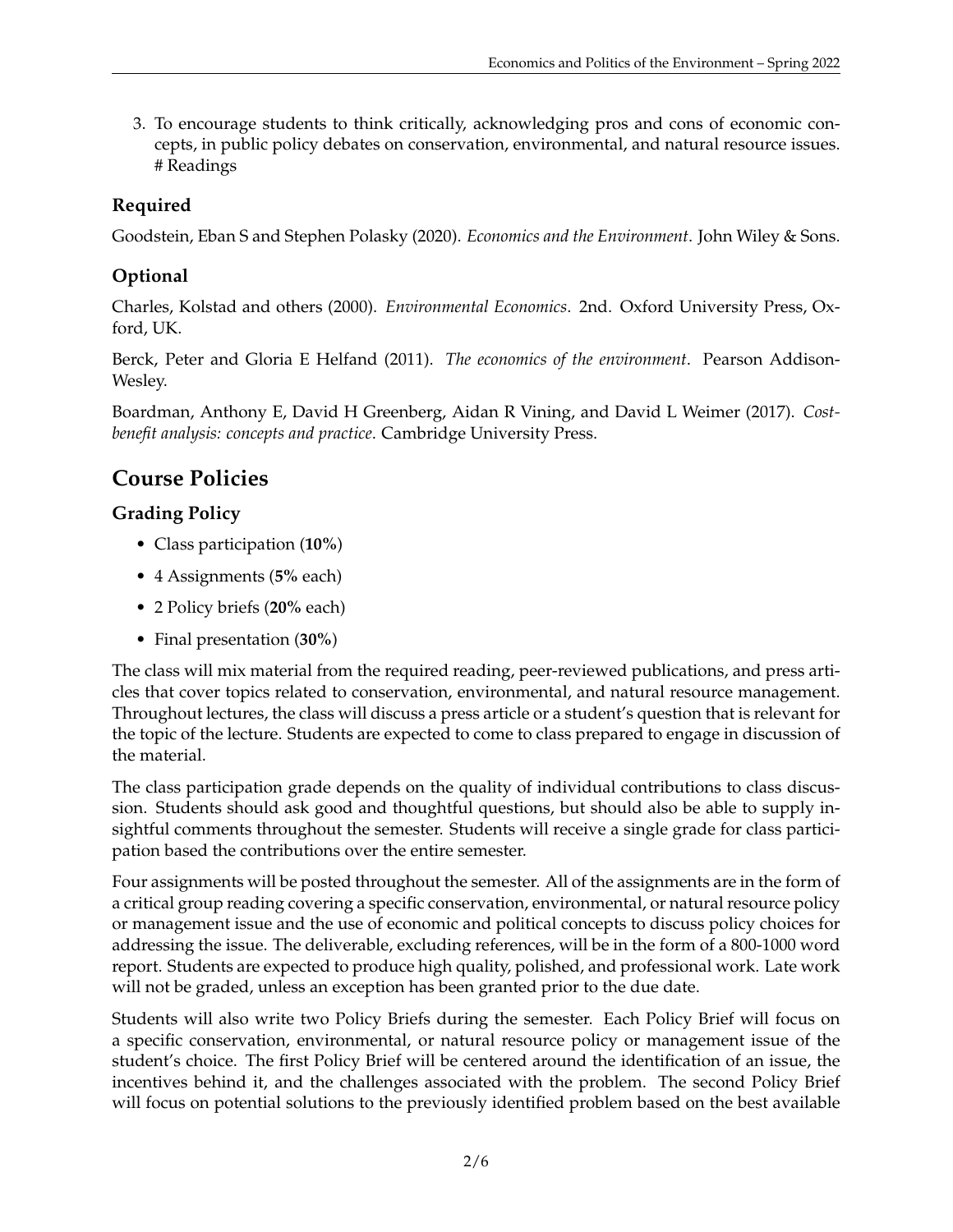science. Each Policy Brief will be in the form of a report of 1500-2000 words, excluding references. As a cohesive project, the students will summarize their Policy Briefs and present to the class for feedback and dissemination at the end of the semester.

### **Attendance Policy**

Students are expected to abide by the University of Miami's attendance [policy.](http://bulletin.miami.edu/general-university-information/university-policies/course-information/) Other absence reasons should be discussed with me in advance.

## **E-mail Policy**

I am usually quick to respond to e-mails. Sometimes, however, I may get busy or on the road and fail to write back in time. If you do not receive a response after one or two days, please feel free to reach out again.

## **Honor Policy**

All students are expected to abide by the University of Miami's honor [code.](https://doso.studentaffairs.miami.edu/units/undergraduate-honor-council/honor-code/) Anyone caught cheating on exams, improperly referencing published written or electronic material, or submitting work that is not their own will fail the course.

## **Technology During Lectures Policy**

The use of technology for any other purpose that is not taking notes or working on the class content is highly discouraged. Repeated violations to this policy will result in final grade penalization.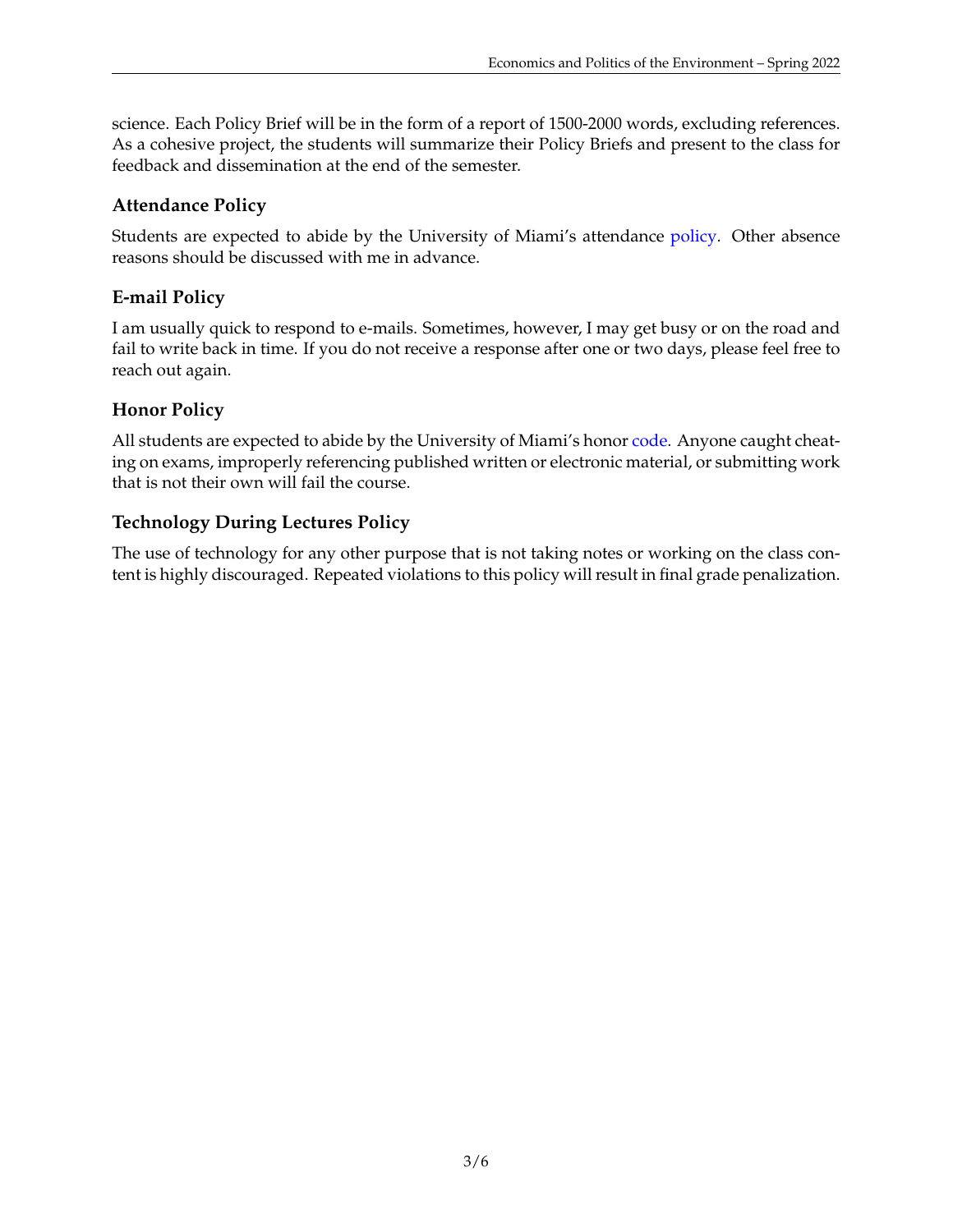# **Lecture Schedule**

Students must read the assigned chapters or papers before lecture. Important: Class content and readings are subject to change, contingent on mitigating circumstances and the progress of the class. Any changes will be announced via Blackboard.

## **Week 01, 01/17 - 01/21: Introduction and Ethics of Environmental Policy**

Goodstein & Polasky Ch. 1-2

- Pollution
- Government regulation
- Global issues
- Utility and utilitarianism
- Social welfare

#### **Week 02, 01/24 - 01/28: Externalities and the Efficiency Standard**

Goodstein & Polasky Ch. 3-4

- Open access
- Public goods
- Optimality
- Coasean bargaining

#### **Week 03, 01/31 - 02/04: Measuring the Benefits and Costs of Environmental Protection**

Goodstein & Polasky Ch. 5-6

- Consumer surplus
- Market and non-market valuation
- Cost accounting
- Impacts of regulation
- Cost-benefit analysis

#### **Assignment 1 due at the end of the week**

#### **Week 04, 02/07 - 02/11: The Safety and the Sustainability Standards**

Goodstein & Polasky Ch. 7-8

- Environmental justice
- Regressive regulation
- Approaches to sustainability
- Private and social discounting
- Climate change
- Ecological economics

#### **Week 05, 02/14 - 02/18: Measuring Sustainability**

Goodstein & Polasky Ch. 9

- Limits to growth
- Impacts and footprints
- Weak sustainability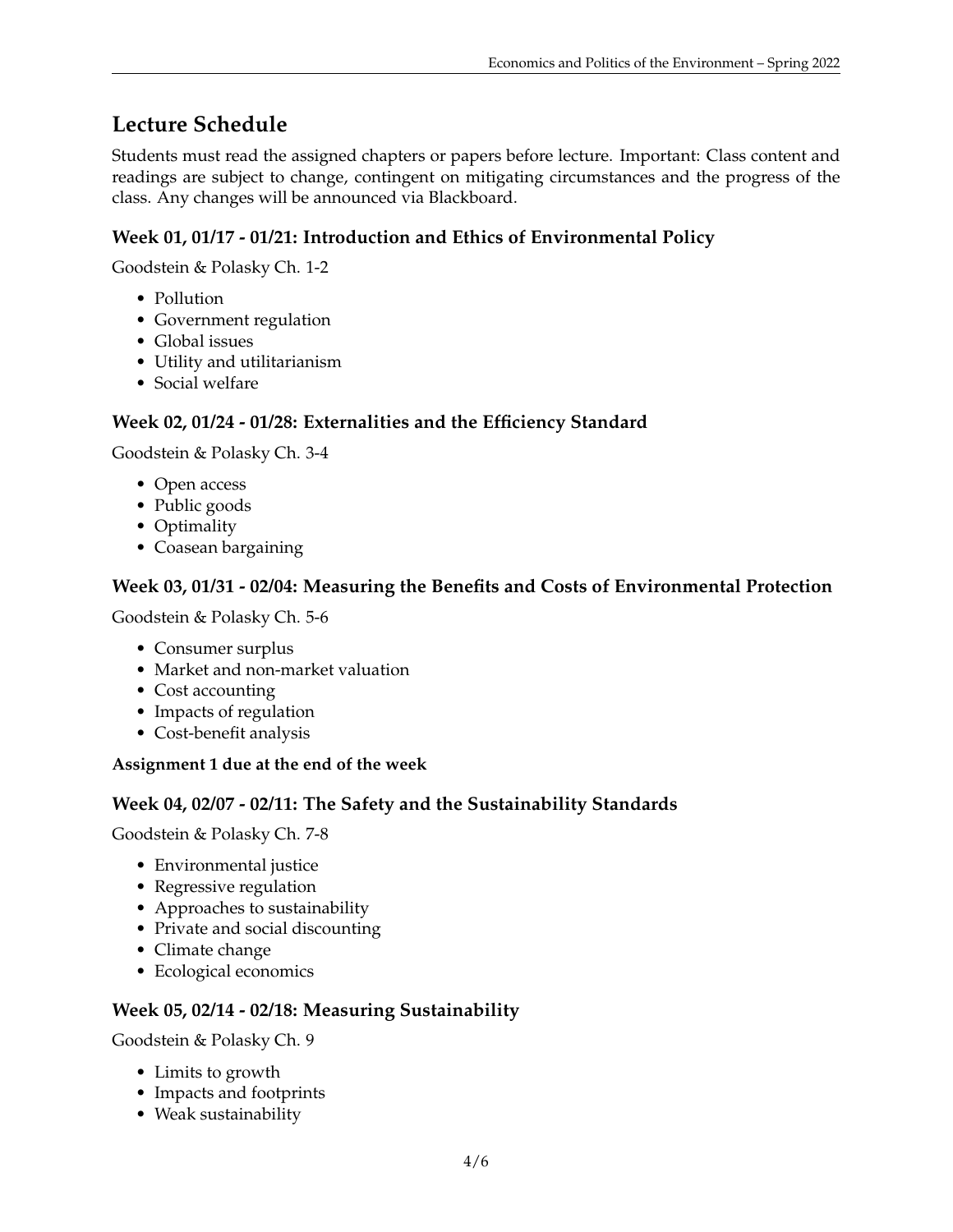- Natural capital
- Allocations across generations

### **Week 06, 02/21 - 02/25: Natural Resources and Ecosystem Services**

Goodstein & Polasky Ch. 10

- Nonrenewable resources
- Renewable resources
- Ecosystem services and natural capital

#### **Assignment 2 due at the end of the week**

#### **Week 07, 02/28 - 03/04: Consumption, Welfare, and Behavior**

Goodstein & Polasky Ch. 11

- Money and happiness
- Social norms and consumption
- Behavioral economics

#### **Policy Brief 1 due at the end of the week**

#### **Week 08, 03/07 - 03/11: Political Economy of Environmental Regulation**

Goodstein & Polasky Ch. 12

- Regulation process
- Bureaucracy and political influence
- Bipartisanship and environmental regulation

#### **Week 09, 03/14 - 03/18: Spring recess**

#### **Week 10, 03/21 - 03/25: Environmental Regulation in the US**

Goodstein & Polasky Ch. 13-14

- Clean air
- Freshwater, marine, and coastal management
- Hazardous waste
- Chemical and pesticides
- Endangered Species

#### **Assignment 3 due at the end of the week**

#### **Week 11, 03/28 - 04/01: Incentive-Based Regulation**

Goodstein & Polasky Ch. 15-16

- Regulation and technological progress
- Permits and taxes
- Prices vs quantities
- Successes and failures from incentive-based regulation